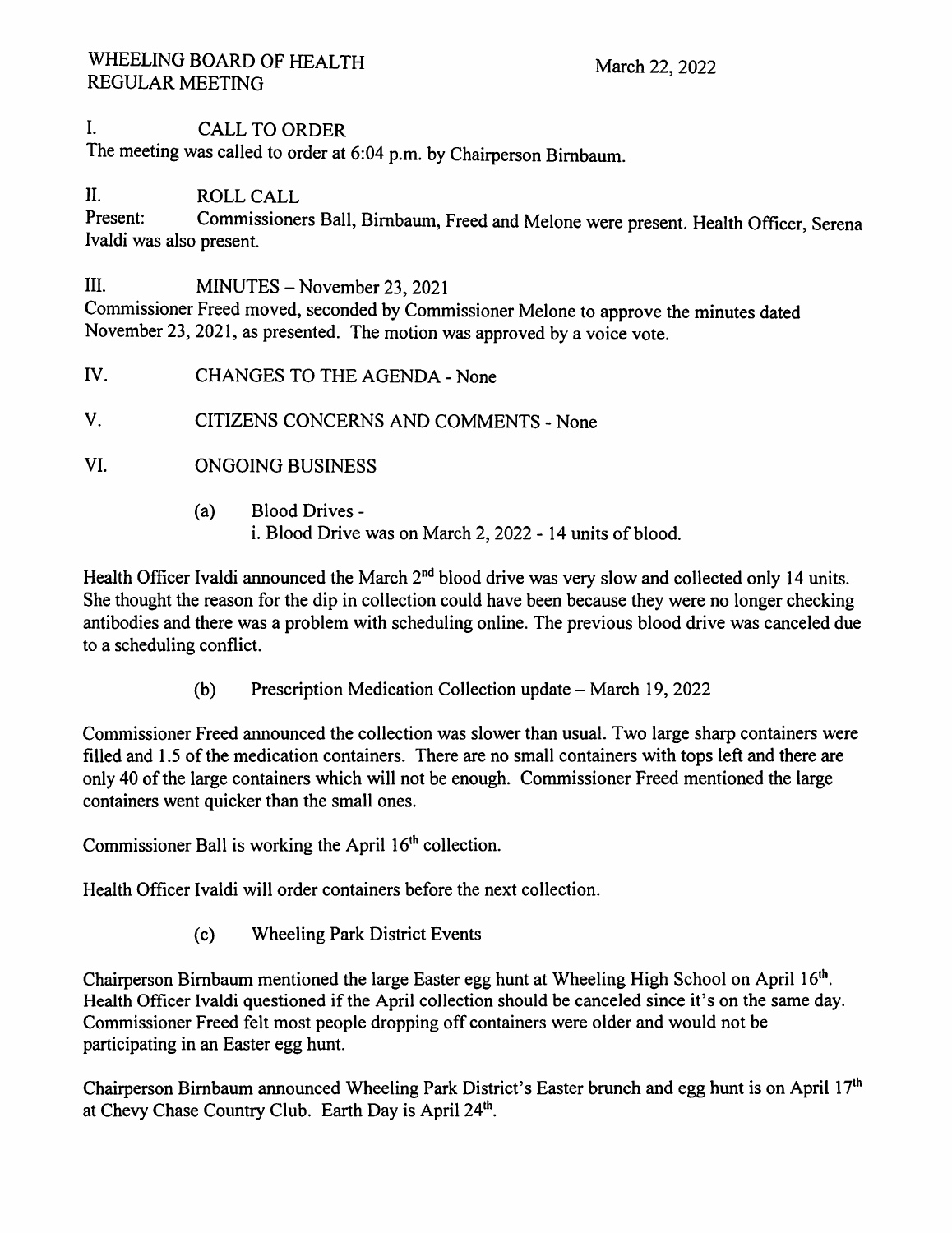### (d) Survey Monkey updated on BOH webpage

Health Officer Ivaldi confirmed no one responded to the survey. She will remove it.

# VII. OLD BUSINESS

Health Officer Ivaldi emailed the Greater Elgin Community College regarding child vaccines and is waiting for a response.

Commissioner Melone referred to the Village's recent survey and felt it was pretty thorough. She suggested having a farmer's market in the Village. Health Officer Ivaldi explained it would require inspections, permitting and etc. The Village tried one about six years ago and all the vendors were already scheduled so there was no one available, so they closed it immediately. She explained the ordinance would need to change since it currently does not allow for homemade goods to be sold.

Chairperson Birnbaum asked if Health Officer Ivaldi could address the Covid situation. Health Officer lvaldi confirmed there is no mitigation.

Commissioner Ball asked about the new variant, ba2. Health Officer lvaldi read that ba2 was more contagious than Omicron, but less severe. Another new variant is Deltacron.

Commissioner Melone asked if there were stats for cases in Wheeling. The County and State's websites list the stats by village and county. Wheeling was .7% last time Health Officer Ivaldi had checked.

VIII. NEW BUSINESS

Chairperson Birnbaum announced she will be moving out of state in June so May will be her last meeting.

Health Officer Ivaldi asked the Commission to check with family and friends to see if anyone would be interested in serving on the Board of Health. They do not need to live in Wheeling. The Village will also post in the local papers.

Commissioner Melone will work the medication collection on June 18<sup>th</sup> in place of Chairperson Birnbaum.

Commissioner Freed asked if the Park District would be holding a health fair this year. Chairperson Birnbaum was unsure, but didn't see it on the schedule. She will check with the Park District.

Chairperson Birnbaum announced Wheeling Walks started in May 2016. There are a group of loyal participants, so she hopes they keep it going.

Chairperson Birnbaum told a story about an elderly Wheeling walker, who was befriended by the group but had not been seen for a while so the group was concerned. Health Officer lvaldi will give his name to the social worker so he can participate in Wheeling's Meal and Wheels program. Chairperson Birnbaum expressed her concern and asked for an update.